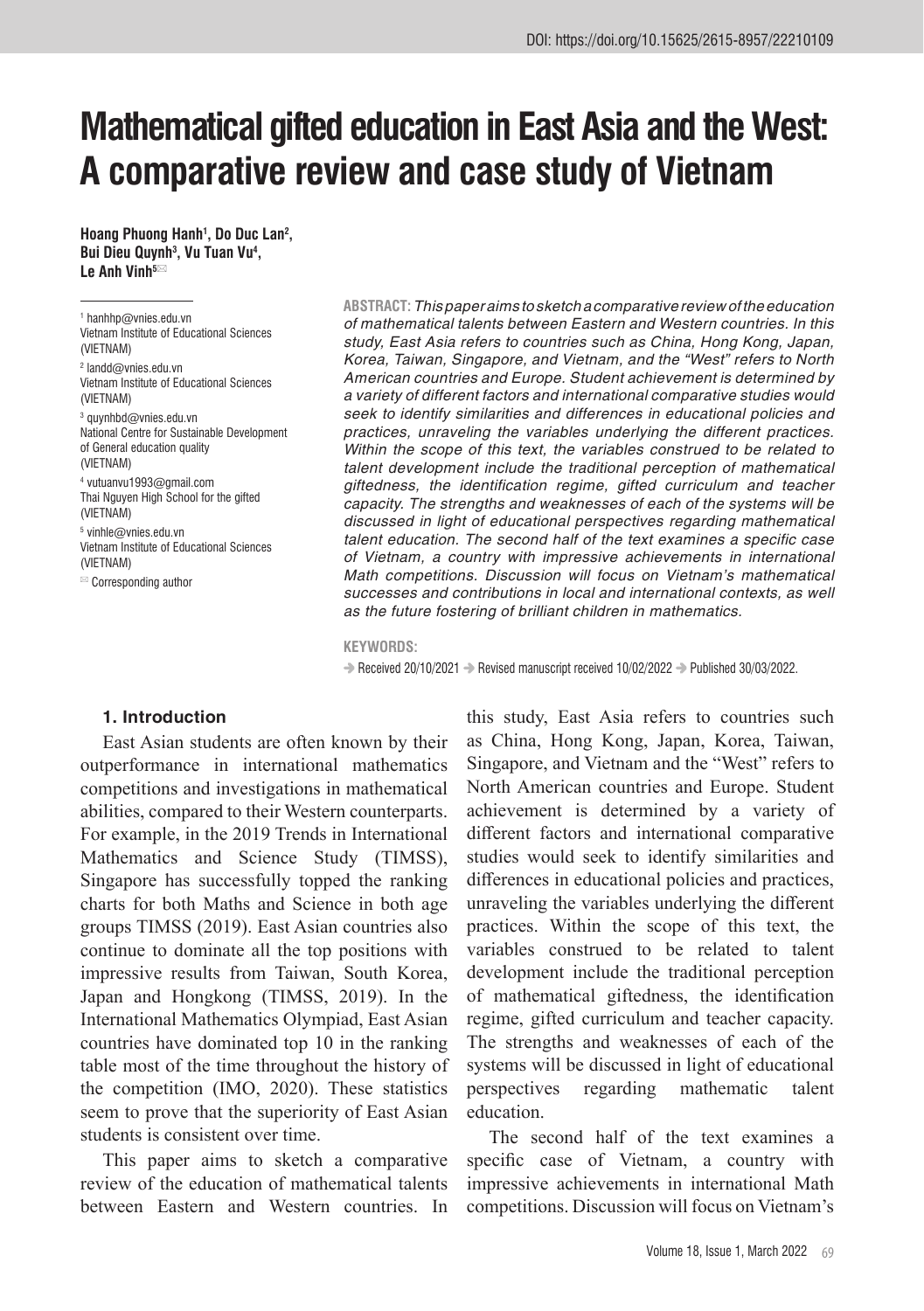mathematical successes and contributions in local and international contexts, as well as the future fostering of brilliant children in mathematics. The review of Vietnam's mathematical achievement reveals that the country's math training at the school level has reached its international peak. This could be taken as a point to confirm the timely and innovative direction and effective investment in developing gifted schools and special/gifted classes and promoting mathematically talented school-age learners in Vietnam. However, the outstanding achievements of Vietnamese students in mathematics remain a mystery to many researchers around the world. Some evaluation and analysis of PISA data have not clarified the key factors affecting Vietnam's highly achieved results. There are unknown factors that need to be internally considered in Vietnam, from schools, programs, teaching staff to national policies and especially those that support the promotion of mathematical talents.

## **2. The origin and development of giftedness concept**

2.1. The history and perception of mathematical giftedness in the East

Most of the Oriental nations' cultures are Confucian rooted in nature. According to Chan (2007), the writings of Confucius classify people's intellectual abilities as extraordinary  $(\pm)$ , mediocre  $(\mp)$  and low  $(\mp)$ . Confucius also highly valued the effect of education and diligence to become smart (Chan, 2007), while disregarding the significance of creative thinking abilities, in favor of obedience and harmony.

In Hong Kong, the surge of mathematical gifted education started in 1990, when the Ministry of Education founded a commission to investigate the possibility for gifted education in the region. This initiative recommended the establishment of school-based programs to cultivate the development of mathematically talented students based on exploration of the definition of mathematical giftedness and their learning needs (Poon, 1998). According to the Education Bureau of Hong Kong's multi-faceted definition of giftedness, gifted individuals should be determined by a combined measure of natural

abilities and competencies (Phillipson, Phillipson, & Eyre, 2011). Hong Kong's gifted education policies are among the most inclusive in East Asia, providing highly attenuated levels of provision of gifted services which aim to serve students at all levels, not limited to those identified as gifted, with certain level of gifted education.

The emergence of mathematical gifted education in Taiwan began after a group of elementary school leaders initiated novel approaches to raise the quality of education of their best students. In 1962, the "Fourth Conference on Education" in Taiwan insisted that gifted education should be created on the principle that gifted students have to be taught according to their aptitude level. Gifted students, including mathematically able ones, were identified using an intelligence quotient test where score of 130 or higher is the benchmark for giftedness (Ibata-Arens, 2012). The definition of giftedness has been extended over time in Taiwan to include those with excellent potential and outstanding in different domains: general intelligence, academic character, art, creative ability, leadership skills and other specialties.

In Korea, gifted education was developed later than other East Asian countries with the first introduction of specialized education by the Ministry of Education, including Mathematical specialization, began in 1983 (Ibata-Arens, 2012). Gifted students were identified using two common criteria that are 'multiplestep evaluation processes' and mathematical creativity or advanced mathematical thinking capability' (Park, 2004). Entrance to high schools for the gifted is often based on performance in mathematical placement tests and/or mathematical Olympiad performance, as well as interview results.

The significance to initiate a gifted education program in Singapore was raised by the Minister of State for Education in 1981 (Neihart & Teo, 2013). According to the country's policy for the "Gifted Education Program", students in the top ten percent of the Singapore national examination are eligible to sit an additional test for admission to gifted programs (Unit, 1994). In addition, the Gifted Education branch of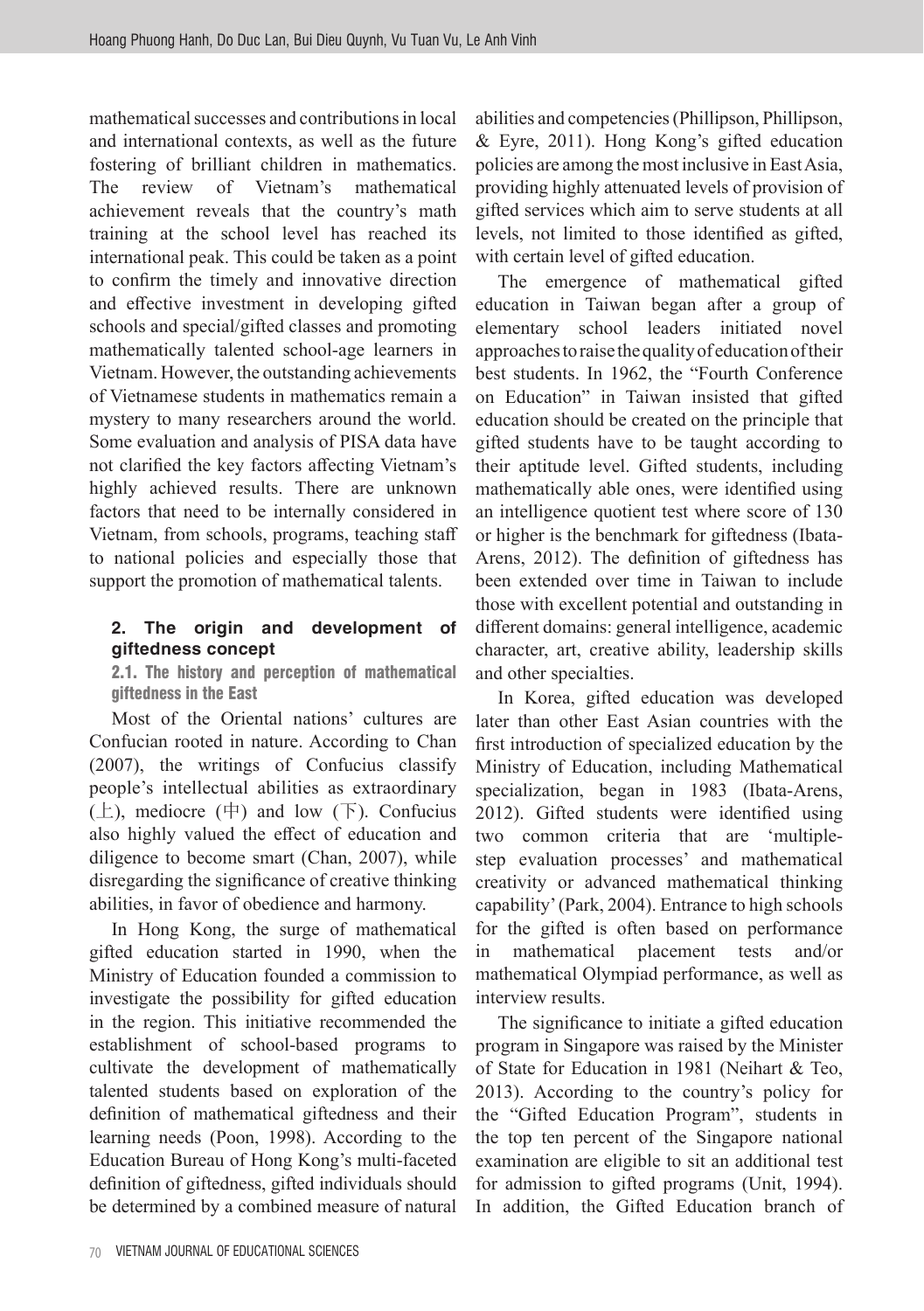the Ministry of Education specifies a child to be extraordinarily gifted in consideration of 4 dimensions: a psychological report, achievement and aptitude/above-level test scores, samples of the child's work, and teachers' recommendations. Academically gifted children are admitted into the Gifted Education Program, beginning at Primary 4 (Neihart & Teo, 2013).

In the case of Japan, there is virtually no official system for gifted education as well as no gifted institutions. It was not until 2002 that the Japan Science and Technology Agency launched the Super Science High School program in response to declining student scores and interest in math and science. Under this program, high schools are given extra funding for the promotion of math and science education and also to foster links with universities, including faculty-student mentoring programs (Ibata-Arens, 2012). However, the country still lacked a formal identification program at the time. Some private schools emerged to be more selective due to their high rates of graduates entering elite universities and considered "gifted schools". Admission into these institutions is based on students' aptitude and also interviews with parents.

In general, East Asian countries have a long history of provisions for gifted children. Identification of mathematical talents is largely based on the screening for general giftedness and outstanding performance in advanced Mathematics papers. The perception of ability and talent development are strongly attached with traditional Confucian perspectives in which environmental factors, particularly diligence and intensive tuition, are the dominant in the cultivation of talents. Early identification is not emphasized and hard work is much encouraged at home and at school.

## 2.2. The development of research on mathematical giftedness definition in Western countries

Compared to East Asian countries, the notion of mathematical giftedness has been much more researched and specified in the Western context. Various dimensions and complexities of the notion have been raised by Western scientists. According to the American Mathematician Krutetskii (1976), mathematical giftedness is the combination of mathematical abilities allowing successful performance in mathematical activity. The term "ability" here refers to a personal trait that helps an individual undertake a specific task promptly and with high quality/accuracy. According to his research, mathematically gifted students tend to interpret the surroundings using mathematical concepts, given their ability for rapid and broad generalization of mathematical relations and operations, and flexibility of mental processes.

Later predominant philosophical notions about mathematical giftedness tend to include domain specific abilities on the one hand, such as: mathematical sensibility, exceptional memory, rapid content mastery and structuring, atypical problem solution, preference for abstraction, interest and enjoyment of mathematics, success in identifying patterns and relationships, lengthy concentration span, generalizing and reversion of mathematical processes; and domain general capabilities on the other, including intellectual curiosity, willingness of exertion, joy and interest in problem solving, perseverance and frustration tolerance, ability to engage in independent selfdirected activities, and affinity for challenging tasks (Mihaela Singer, Jensen Sheffield, Freiman, & Brandl, 2016).

Western researchers have also come to differentiate between school giftedness and creative productive giftedness. The former is understood as the mastery of standardized tests and knowledge acquiring while the later implies the ability to create new output or processes (Mihaela Singer et al., 2016). The European scientist Brandl (2011) also highlighted that a "good student" might only refer to a high achiever who is not actually gifted and more concerned on satisfying teachers and parents. That means mathematical giftedness does not ensure high achievement in the subject and good results in mathematics are not always equivalent to being mathematically gifted (Brandl, 2011; Brandl & Barthel, 2012).

Grounded theoretical bases have resulted in well-structured models for the identification of mathematical giftedness in Western countries,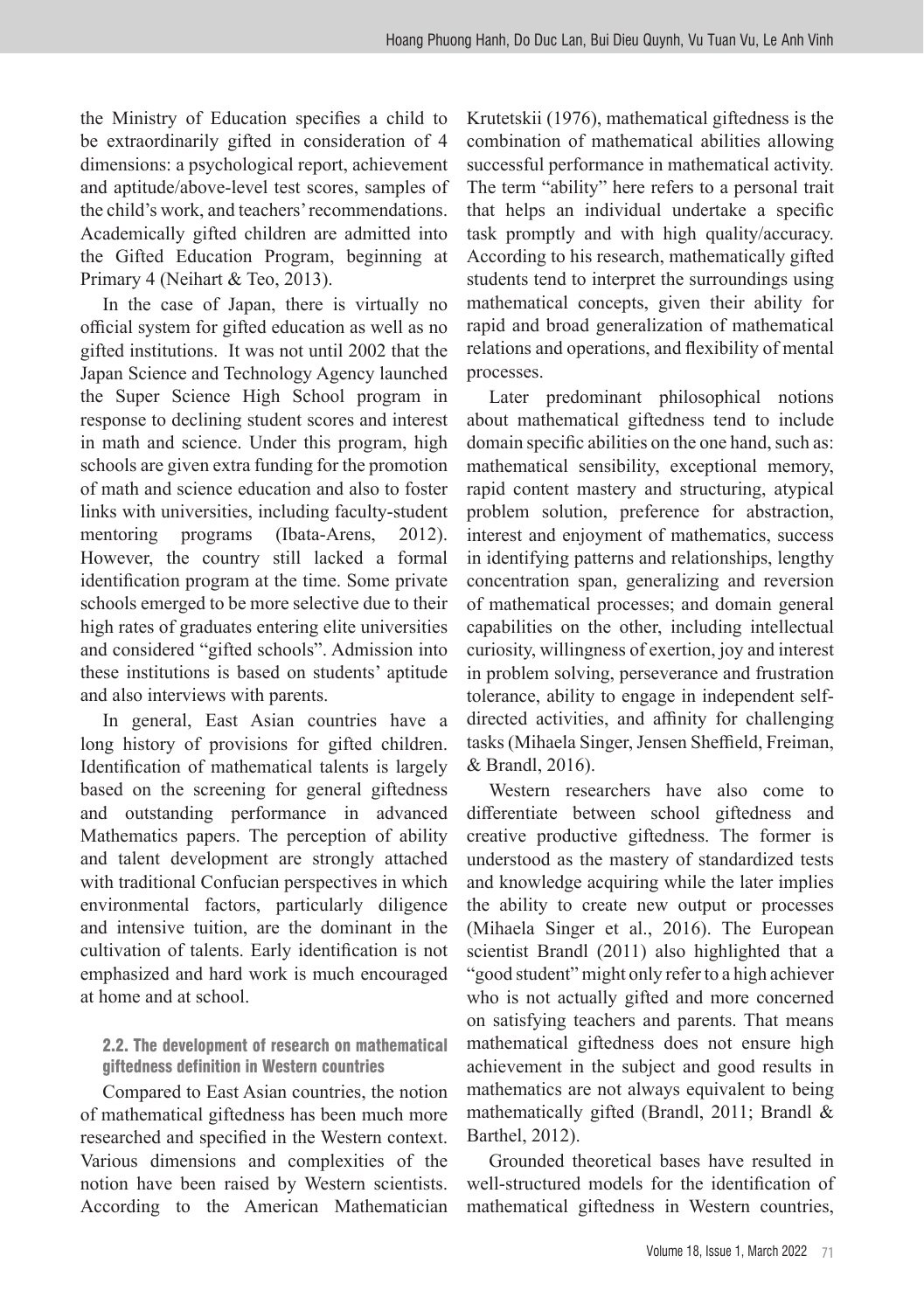depending on the educational ideologies to which the country subscribes.

In the United States, Julian Stanley developed the Study of Mathematically Precocious Youth (SMPY) at John Hopkins University (Brody & Stanley, 2005). Under this program, students are screened by their performance in the mathematics part of the Scholastic Aptitude Test (SAT-M), which comprises 60 multiple choice problems to be solved in one hour. Since the SAT is used for college admission consideration, high scorers are interpreted as those who would successfully perform in school and college mathematics (Brody & Stanley, 2005). However, creativity is not recognized as a key component in the SMPY model, despite its great predictive validity in the domain specific identification (Subotnik, Robinson, Callahan, & Gubbins). Due to its lack of affective criteria, the model cannot afford to identify highly motivated, creative students or those with other mathematical abilities that are not covered in aptitude tests.

In Western Germany, the Hamburger model of giftedness was introduced in 1983, aiming to screen for mathematically gifted youths to provide them with an out-of-school enrichment program. The selection process takes two phases, of which of the first test is similar to SAT-M by SMPY and the second test is the Hamburger test for mathematical giftedness (HTMB). HTMB consists of seven open-ended problems to be solved in two hours. The problems revolve around six activities: "(1) Organizing materials", "(2) Recognizing patterns or rules", "(3) Changing the representation of the problem and recognizing patterns and rules in this new area", "(4) Comprehending and working with highly complex structures", "(5) Reversing and inverting processes", and "(6) Finding (constructing) related problems" (Mihaela Singer et al., 2016).

In an attempt to identify signs of mathematically gifted students through their engagement in mathematical activities, Irish scientists Vilkomir and O'Donoghue (2009) proposed the model of mathematically promising students to identify and educate mathematically able students in general classroom settings. Students are presented with a series of specially designed problems which

are meant to activate the manifestation of some abilities. Teachers are expected to evaluate the level of mathematical ability of each student by observing them as they work on the problems, using a matrix of observables for multiple level of each mathematical ability (Vilkomir & O'Donoghue, 2009). According to this model, giftedness is most closely associated with the ability to generalize, and the abilities of flexibility and reversibility of mental processes.

In Sweden, the framework for creative and imitative reasoning was developed by Lithner (2008) and can be used to identify creative reasoning by students. While imitative reason is featured as the recalling of an answer or a solution algorithm, creative reasoning refers to the requirements of mathematically well founded and innovative reasoning (Lithner, 2008). The framework has been used to identify gifted students in the Swedish upper secondary school.

Overall, it can be seen that while the notion of mathematical giftedness in the Western world has been much researched and developed to consist of multiple dimensions and complexities, perception of giftedness in the field of Mathematics in East Asian countries is rather one-dimensional and largely associated with school and examination achievement. As a result, identification of gifted students in East Asia is more exam and contentbased whereas in Western countries, other factors such as mathematical creativeness and motivation are given more attention.

## **3. The learning and teaching style for mathematically gifted students**

Gifted education in East Asian countries are always associated with high achievements in examinations and competitions, especially university entrance exam and international Olympiads. The mathematical pathway is not an exception.

In the case of Japan, private middle schools design special curriculum to prepare students entry to high school and subsequently elite universities. The pressure is particularly large for high school students and curricula often revolve around university entrance test preparation (Ibata-Arens, 2012). There is a minimum amount of the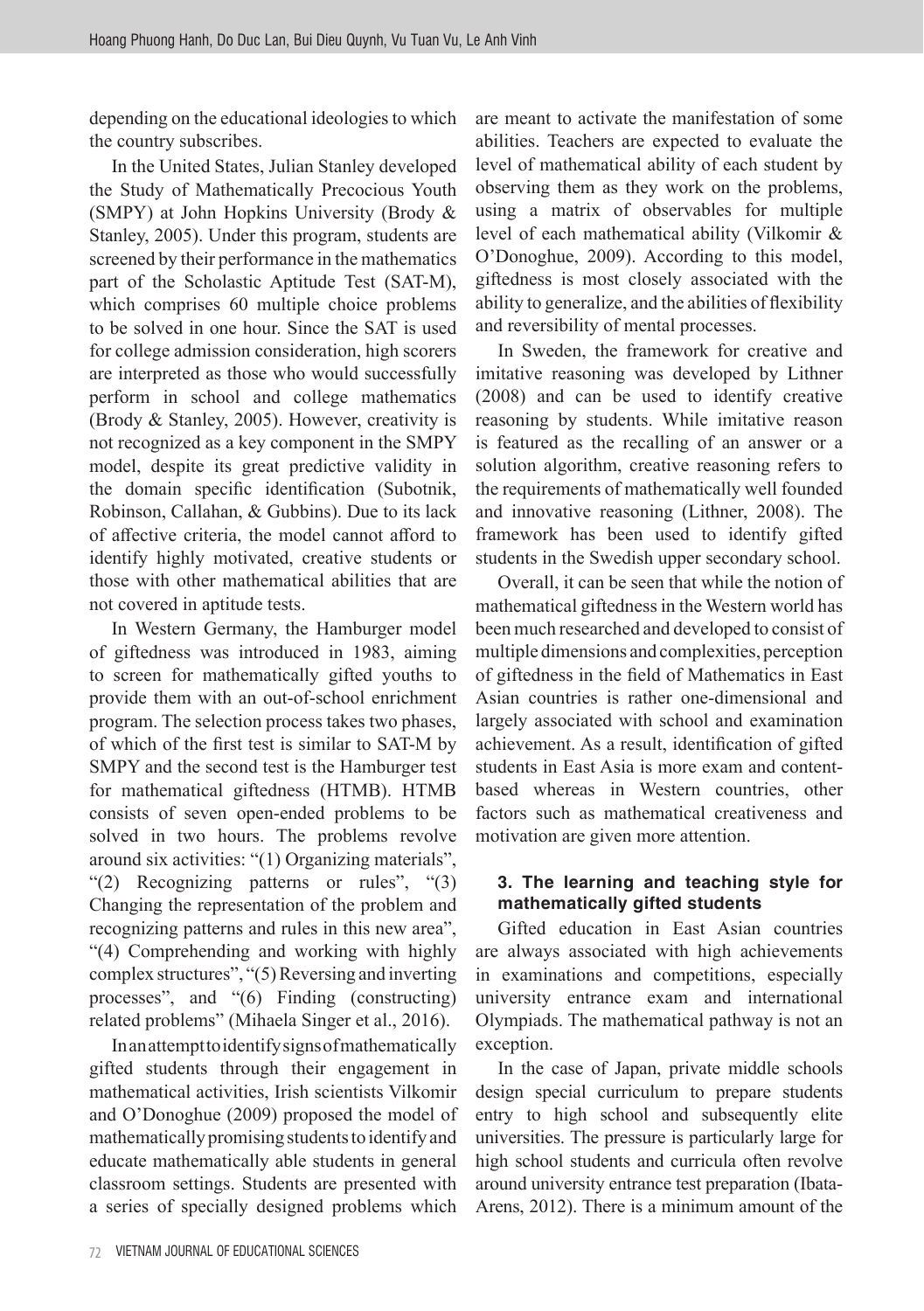curricula dedicated to the development of thinking skills such as mathematical creativeness, which makes Japan struggle to develop a comprehensive national policy for the education of mathematically gifted students (Matsumoto, 2007).

In Korea, education of mathematically gifted students also used to be exam oriented where grade acceleration was more focused rather than same grade enrichment until the 1990s (Ibata-Arens, 2012). Since 2002, gifted education for mathematics in the country is implemented in three forms: gifted high schools, gifted education centers (for primary and middle school students) as an out-of-school program offered by universities and school boards, and gifted classes as an enrichment program in regular schools. As of 2008, over 3000 students signed up for weekend and summer enrichment courses operated by universities (Ibata-Arens, 2012).

Among numerous comparative studies mathematics teaching for gifted students between the East and the West, Leung (2001) remained one of the most comprehensive description of East Asian mathematic gifted education compared to the Western world. According to his study, product (content) based rather than process based and whole class teaching instead of individualized learning in East Asia make the biggest difference between the two systems. Specifically, teaching style for mathematically gifted students in China, as well as other Oriental countries, is heavily dependent on teacher's explanation and mostly transmission of knowledge content in nature. On the other hand, mathematically gifted classes in the United States seem to be more learner centered, inviting more input from students and allowing space for selfexploration and interpretation of mathematical problems and concepts. Even though acceleration and grade skipping are allowed in the Western systems, most mathematically gifted programs in these countries are enrichment courses that aim to promote recreational mathematics and challenge students in a fun way. Compared to East Asian countries, mathematically gifted education systems in the West offer students more opportunities to participate in different competitions that seek to promote various

mathematical areas of expertise as well as entice more students to pursue mathematics intensive studies and careers (Mihaela Singer et al., 2016).

## **4. Teacher education and development**

In East Asian countries, pre-service and inservice education for mathematics teachers mostly focus on problem solving skills and techniques. Teachers of gifted students in mathematics are hardly offered specialized training on dealing with mathematically gifted students (Blömeke, Suhl, & Döhrmann, 2013; Leung, Park, Shimizu, & Xu, 2015). While gifted adolescents should benefit from a flexible and input-rich environment to self-direct their study, many teachers are unaware of these learning needs and core concept of gifted education, hence focus only on practicing exam techniques (Tran, 2020; Vu, 2011). Students are not stimulated to develop thinking skills as well as encouraged to actively and independently lead their study due to the heavy focus on exam preparation.

Singapore makes an exception on the seriousness and investment of Government on the professional development of teachers for the gifted. Every teacher who will be in charge of gifted learners is always given prior training (Laili, Vibraena, Junaidi, & Dewantoro, 2020). This course aims to familiarise teachers with material for affective education on how to instil values and build the quality of a gifted child. Besides, they are also trained to develop curricula that cater individual needs, teaching techniques and fit along well with customized supervision. Teachers of gifted schools also meet with representatives from the Ministry of Education to monitor the implementation of the program against the curriculum process design. Beyond that, there are conferences annually in which teachers and educators are encouraged to review gifted educational curricula and also design new curricula in the following academic year (Laili et al., 2020). Teachers are enabled to sign up for courses or workshops concerning the management of gifted education. There are also learning opportunities that often invite Ministry officials along with gifted educational consultants from abroad (Hong, 2007).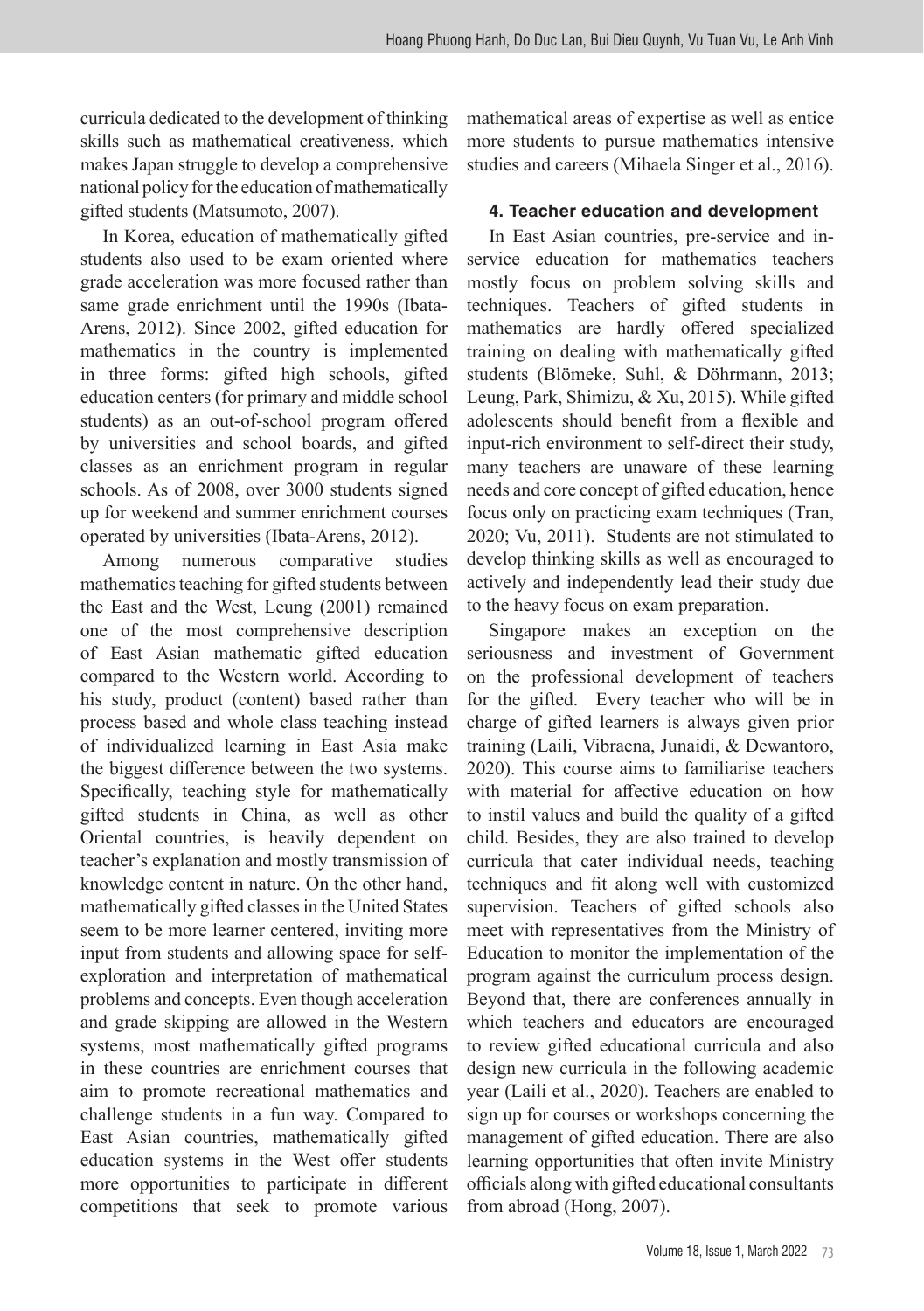In reality, in addition to strengthening their mathematical content knowledge, teachers of mathematically gifted students should receive regular training on recognition of students with mathematical potential, pedagogical techniques to challenge students' thinking, selection and development of materials that allow students to create ideas, generalize and connect various mathematical concepts, at the very least (Sheffield, 1995). For example, in the United States, the project Mentoring Mathematical Minds (M3) focused on developing conceptual understanding in mathematics, involves teachers to explore how to implement teaching strategies to promote deeper reasoning, problem solving and problem posing, and verbal and written mathematical communication (Gavin et al., 2007). They also receive individualized assistance from expert visits to school every week. As clearly significant progress is made by students, teachers also confirm the increase in not only mathematical content knowledge but also understanding of their students and improvement in their teaching skills (Gavin et al., 2007).

In another example discussed by Chamberlin and Chamberlin (2010), American pre-service teachers without prior training in gifted teaching took part in a mathematics teaching methods course. They were assigned tasks that require the selection of suitable materials and implementation of teaching in a real classroom context. Teachers' post training reflections confirmed the widening view of mathematically gifted teaching, understanding of the importance to align instruction with students' readiness and interests an awareness of student-centered approaches (Chamberlin & Chamberlin, 2010). Results from studies like these emphasize the significance of teachers having real life experience of handling challenging tasks and offer constructive and useful feedback to students.

## **5. Gifted education in Vietnam**

Alongside with the advancements of the Vietnamese Mathematical Community, Vietnam's Mathematics has been positioned between 35-40 in the world and ranked first in ASEAN (by the number of international

74 VIETNAM JOURNAL OF EDUCATIONAL SCIENCES

publications) (Hanh & Thu, 2020). This is a very impressive achievement, in the context that many countries around the world, and even in Southeast Asia such as Indonesia, Malaysia, Singapore and Thailand, have invested huge funding in basic science and the entire system of research and training entities. In addition to the number of scientific publications, the successful carrying out of major international conferences of Vietnam Institute for Advanced Studies in Mathematics, Mathematics departments of two Vietnamese universities being included in the QS rankings, the Institute of Mathematics (VAST) has many achievements in research with the establishment of an international training and research centre recognized and patronaged by UNESCO all contribute to proving the position of Vietnamese Mathematics in recent years (Hanh & Thu, 2020). One of the contributing factors to the country's achievements is Mathematics education, particularly education for the gifted at pre-university level. Throughout the history of 45 years of IMO participation, Vietnam has almost always satyed in top 10 countries in the International Mathematical Olympiad results ranking (Table 1). Various factors that facilitate as well as challenges facing Vietnam's gifted math education will be examined and discussed in this section.

**Table 1. Vietnam's achievements in International Mathematical Olympiad 2012 -2021**

| Year | Gold<br>medal  | <b>Silver</b><br>medal | <b>Bronze</b><br>medal | Rank |
|------|----------------|------------------------|------------------------|------|
| 2021 | 1              | $\overline{2}$         | 3                      | 14   |
| 2020 | 2              | 1                      | $\overline{2}$         | 17   |
| 2019 | $\overline{2}$ | $\overline{4}$         | $\theta$               | 7    |
| 2018 | $\mathbf 1$    | $\overline{2}$         | 3                      | 20   |
| 2017 | 4              | 1                      | $\mathbf{1}$           | 3    |
| 2016 | 1              | $\overline{4}$         | $\mathbf{1}$           | 11   |
| 2015 | $\overline{2}$ | 3                      | 1                      | 5    |
| 2014 | 3              | $\overline{2}$         | 1                      | 10   |
| 2013 | 3              | 3                      | $\theta$               | 7    |
| 2012 | 1              | 3                      | $\overline{2}$         | 9    |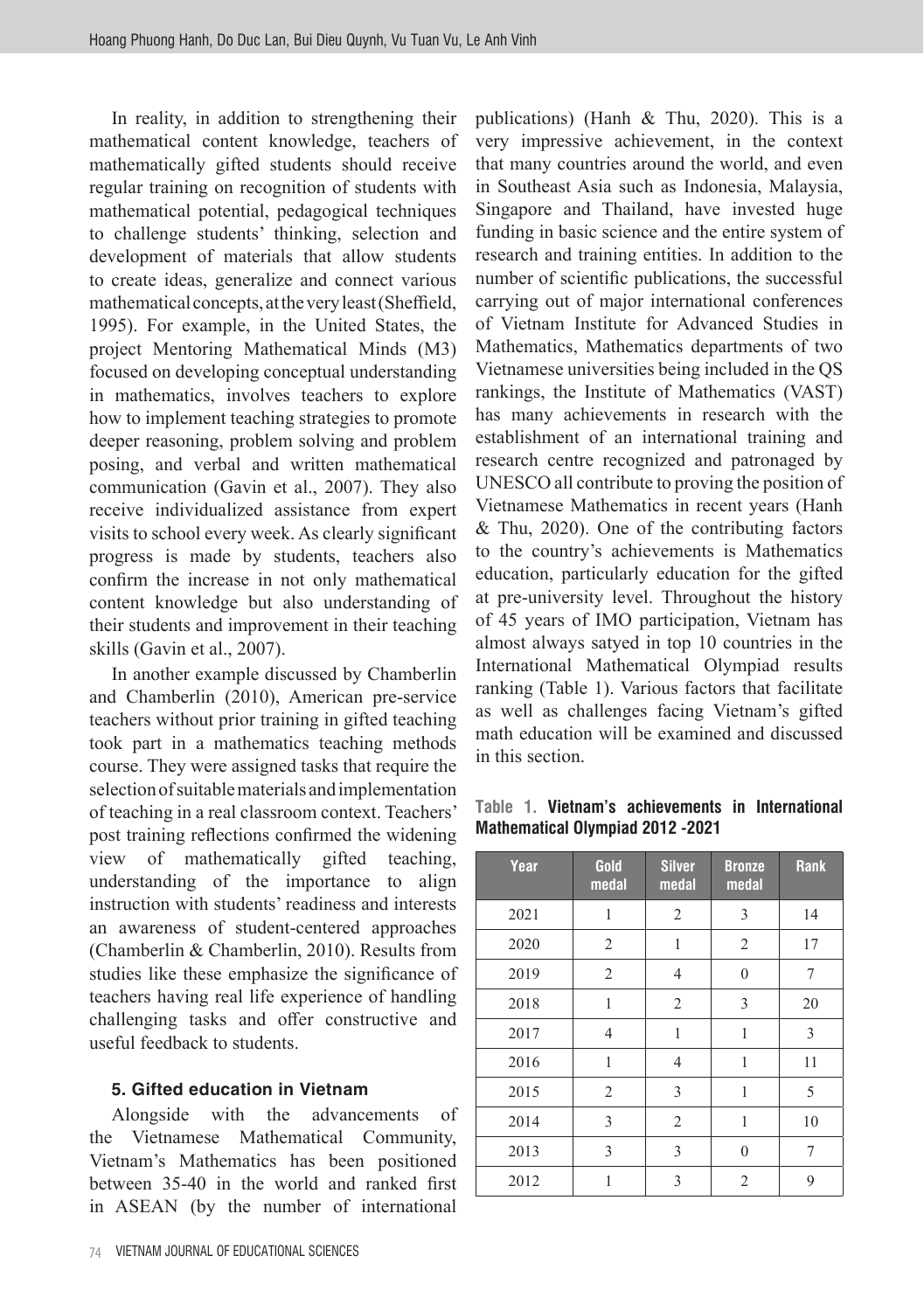#### 5.1. The secret of success

## *Vietnamese culture*

Scholarship is one of the traditional values that make up the soul and identity of the Vietnamese people (Nguyen, 2013) and the fondness for learning has a durable foundation steadfast in every Vietnamese family (Thang, 2006). Investing in children's education is always the top priority of Vietnamese parents, in which families with stronger financial backgrounds often spend greater investment on their offspring's education (Dang & Rogers, 2016). Vietnamese parents often think that "if you study well, you must be good at math", so investing in mathematics is the choice of most students' parents. Interestingly, Vietnamese parents are more likely to invest in mathematics education for female children more than boys (Work, 2018). In addition, with deeply founded connections from history and strong support in education and training programs for potential intelligent teams, Vietnam's education has been significantly influenced by the education of the Soviet Union, which focused heavily on math and sciences (biology, physics, and chemistry) for students (VNIES, 2021).

# *Policy*

The foundation of gifted schools in 1965, according to the Decision No. 14/CP signed by the Prime Minister, which aimed to develop high-quality human resources for the country's future development, was considered an important turning point in the history of the Vietnam's government. Investment in gifted schools showed the foresight of the country's leaders and a high expectation of a team of students who graduated from specialized schools even during the war period. This is considered a huge effort by the Vietnamese government, especially when other countries only showed interest in gifted/specialized education at later stages. For instance, China did not pay attention to specialised education until the early 2000s when the first gifted schools were established (Yang, 2004). Another example is Singapore where gifted education was officially launched in 1984 (Neihart & Tan, 2015), or non-official specialised education in the current education system in Japan (Cho & Lee, 2015).

The Minister of Education and Training issued Decision No. 1483/QD-TTg approving the National Program for the Development of Mathematics until 2020 (Government Office, 2010b) with the goal of improving mathematical education nationwide from 2010 to 2020. Specifically, following this national mathematical project, training for math teachers teaching gifted students at high school levels has been held by the Vietnam Institute for Advanced Study in Mathematics (VIASM, 2019). Teachers' benefits are also given much attention since those teaching gifted students receive 70% higher than the salary of teaching staff working in regular schools. In addition, all provinces have specific regulations on policies to attract teachers to gifted schools, ensuring the quantity requirements and high professional standards; increase investment in funding for professional training and development, ICT skills and foreign languages for teachers and administrators of gifted schools (MOET, 2022).

Gifted high school students enjoy a variety of priority policies both during and after graduation. The encouragement might focus on winning medals or prizes in national and international competitions, contests, and Olympiads. One of the most encouraging policies for Vietnamese students is that if they obtain national or international math Olympiad medals, they will be admitted directly to one of these faculties, including faculty of natural sciences, engineering and economics at top universities in Vietnam (MOET, 2018). Interestingly, students graduated from Vietnamese gifted/specialized high schools with high GPA could be admitted directly into the Bachelor programs at a number of foreign institutes or universities (Leversha, 2017). Students who win mathematics awards at either national or international levels also receive scholarships.

In terms of facilities, schools for gifted students are given higher priority than ordinary public schools, with higher number of classrooms, multi-purpose gyms, libraries, teacher conference rooms, public houses, boarding houses and cafeterias, swimming pools according to specified standards (Government Office, 2010a).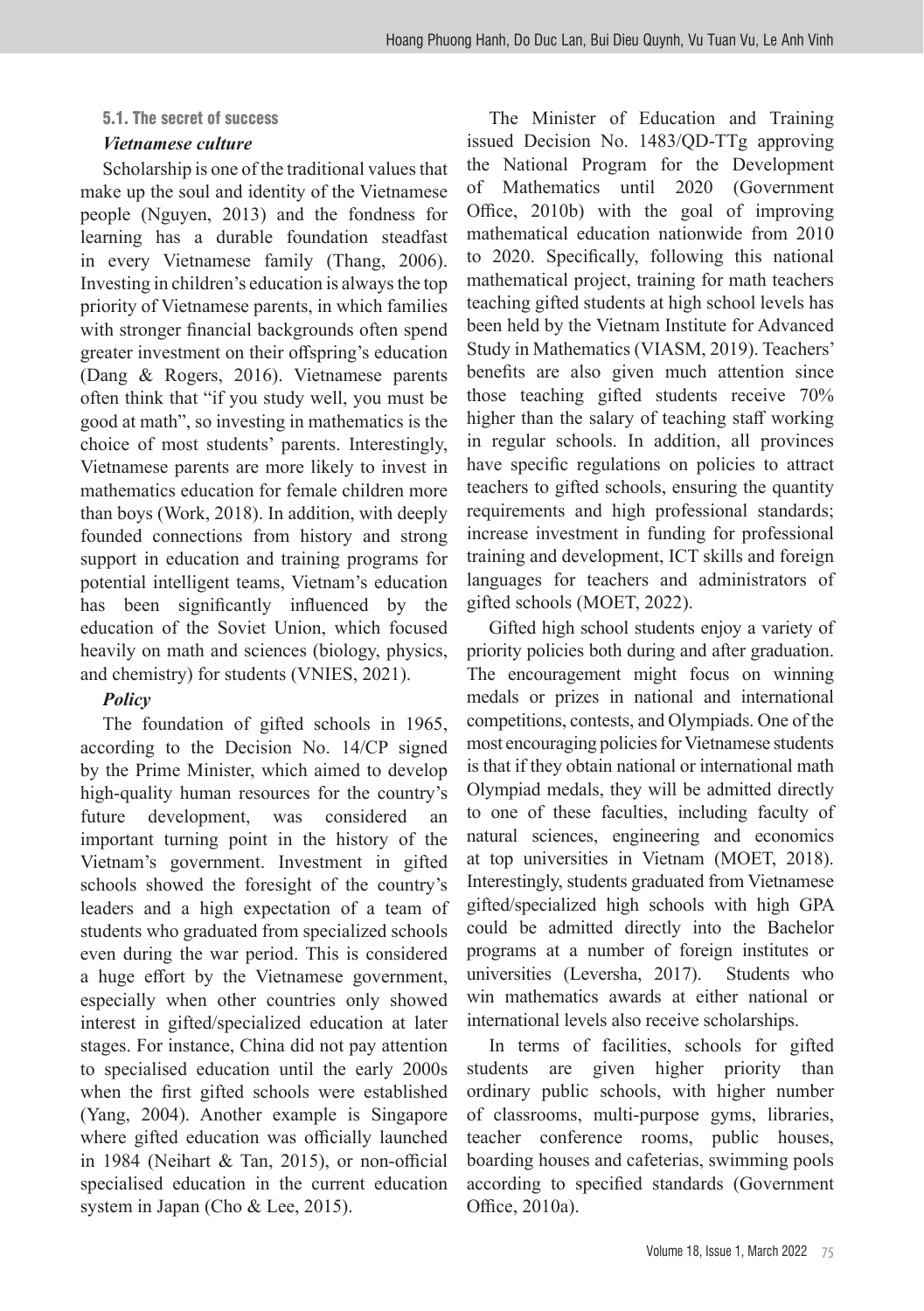Overall, there is clear supporting policy and adequate capital devoted to gifted mathematical education in Vietnam. It is completely different from its neighbouring countries such as China (Zhang, 2017) and Japan (Sumida, 2013) where there are no formal policies supporting gifted education. This is considered a solid foundation to train better gifted talents, only if all requirements to implement this process are met.

## *Mathematics curriculum for the Gifted*

At the national level, there is no fixed curriculum for the gifted math students. The specific curriculum for the specialized math classes is often compiled by math teachers at these gifted schools. However, Ministry of Education and Training releases the guidelines for schools for the gifted. The guideline on how to teach and learn specialised maths for gifted upper secondary schools, issued in Official Letter No. 10803, has been used up until now (MOET, 2006). Following the Vietnam Ministry of Education and Training (MOET)'s guideline, the mathematics curricular will be extended by 50%, in other words, the schools for the gifted provide 150% maths periods per week compared to regular schools (MOET, 2006). The model of devoting more time (8 - 12 periods per week) to mathematics learning in gifted schools was influenced by the gifted school system in Russia (Karp, 2010). Moreover, teachers at specialized schools have more rights and flexibility in building a curriculum that works best for their students. Furthermore, teachers can also design specific practice topics if needed. The learning outcome assessment of mathematics gifted students has also been instructed by the MOET. Currently, MOET is implementing the development of a new gifted education curriculum based on the 2018 national curriculum in general education.

## *Availability of Mathematics supportive learning journals*

The presence of specialized maths journals, including the "Mathematics and Youth" since 1964 is considered an extremely useful learning source for students in general and gifted students in particular when studying maths. Mathematically gifted students regularly send solutions of solved mathematical problems to this journal. The

76 VIETNAM JOURNAL OF EDUCATIONAL SCIENCES

"Childhood Math Magazine" journal targets lower secondary school students by providing interesting, less common, and difficult math problems and creative solutions, aiming to improve students' problem-solving skills. Compared to China or Japan whose first mathematical journals were established much later (the first mathematical journal in China was established in 1988) (Yang, 2004), Vietnam had already established a strong interest and an ideal scientific environment to motivate maths talents. However, it is worthy to note that journal reading is no longer attractive to school students. Nowadays, very few students subscribe to magazines that were once immensely popular in schools.

5.2. Challenges of current mathematics gifted education in Vietnam

## *An exam-based paradigm to identify talents*

In Vietnam, entrance to gifted high schools takes place in two rounds. First, students are assessed by consideration of their profile, including academic performance and extracurricular activities during four years of lower secondary school (MOET, 2014). Shortlisted candidates after the first round will enter an examination of four subjects: General Mathematics, Vietnamese Language and Literature, Foreign Language and Specialised Mathematics. Since the examination is of fierce competitiveness, the vast majority of students have to take private lessons and revise harshly in order to win the race (Vu, 2011). The problem is paper questions of these exams are very much knowledge-based and require mostly rote learning (Tran, 2020). Because students can get through by merely practising as many papers as possible, admitted candidates are not necessarily truly talented with genuine interest in Mathematics (Nguyen, Hoang, & Nong, 2016). Therefore, besides only very few of those who are selected for the National Math Olympiad team, the vast majority of Math gifted students are not typically committed in pursuing Maths to further level of study. Even for those very top students with national and international awards, nurturing their passion for Mathematics learning might not be the primary objective of their teachers and schools (Phan Thao, 2020).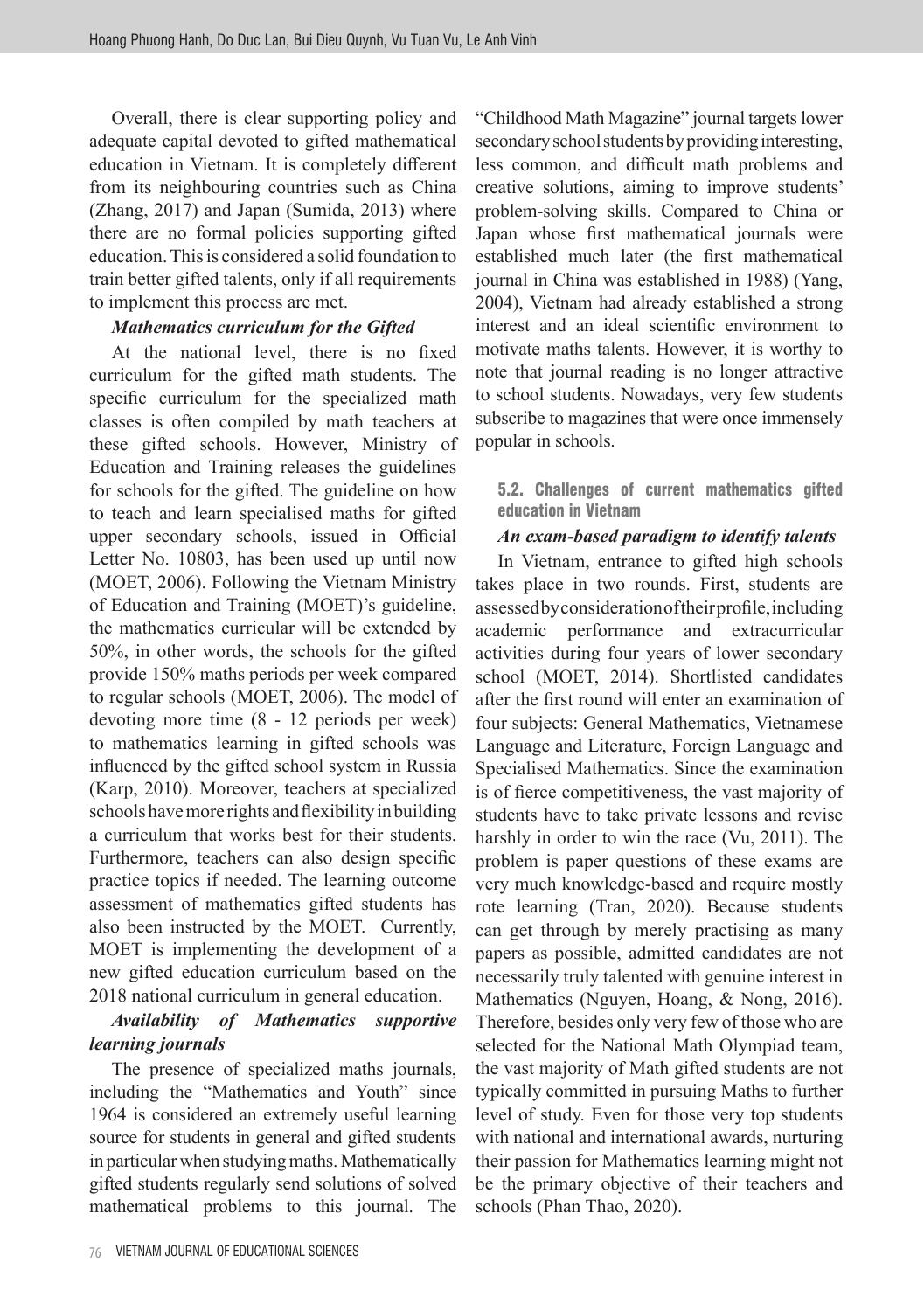#### *Absence of an engaging curriculum*

Gifted Maths schools in Vietnam follow a separate Mathematics curriculum which is more advanced than the national curriculum. There is a Mathematics specialised textbook series for gifted students grades 6 to 12. However, the specialised curriculum as well as learning materials are mostly exam-centric and not engaging to students while core value of gifted education is to encourage students with special talents and passion for math learning, because those with high motivation often have more positive attitudes towards the subject (Singh, Granville, & Dika, 2002). Gifted students often get bored in the context of classrooms. A cause might be relating to (1) decreased motivation from the learning environment and (2) low level of interaction.

In addition, mathematically gifted students spent more than 70% of the time in the classroom devoted to preparation for math exams (VNIES, 2021). Other cultural- based classes, experiential activities or out-of-school activities (arts, physical education) are taken lightly. The fact is that those gifted students often lack skills to handle life situations, and to communicate effectively. This also holds true for Mathematically gifted students. Consequently, many students are only good at Mathematics, and are not fully developed due to the unbalanced method of learning. They only know how to solve maths problems, but have less fun and practice life skills. Although many students show strength in their specialization, they lack dynamic and social understanding (VNIES, 2021). Until now, no solution has yet been proposed or analysed to deal with this unbalanced learning approaches. It is worthy to note that specialised/gifted education is positive for students' academic development, a wide range of researchers, however, argued that there might be negative impacts on students' self-concept (Rindermann & Heller, 2005). Moreover, continuous and rigorous learning activities to gain mathematical knowledge and solve problems have been shown to increase the learning pressure for the gifted students, and specialized students in the national team preparing for national or international exams

who might have to deal with as twice stress as compared to usual.

## *Limited quantity and quality of learning resources*

At selective classes in regular high schools, math teachers usually develop their own learning enriched materials, which are used along with standard materials to promote and encourage math learning for students. Resources that introduce students to a wide range of Mathematical topics are, however, particularly scarce in Vietnam. Mathematical learning is strictly limited in classroom environment without opportunities to connect and learn from different sources such as online platform, visiting teachers, exchange programs, etc. In addition, as mentioned above, over the past 10 years, the ignorance of gifted students to maths journals has increased, as evident by the number of submissions by mathematically gifted students. Math students nowadays in general have lost access to a science sharing playground. In 2017, the journal Pi was founded by the Vietnam Math Association which targets readers who have genuine interest and passion for Math. Even though the journal quality is carefully monitored, attracting a wide range of readers still remains its biggest challenge.

## *Teachers' profession*

There is no special academic degree requirement for teachers of the gifted (MOET, 2018). Although, teaching in a gifted class in Vietnam does not require a special higher degree than teaching in a regular class, teachers must be carefully recruited by the specialised schools. In-service training for teachers in gifted schools is often conducted by MOET. However, the training is primarily aimed at advancing Mathematical knowledge of teachers instead of their pedagogical capacity in a gifted class. The most concerning issue regarding teaching methods is that many teachers are not aware of the typicality of the gifted and their learning needs and only focus on exam revision while this group of learners demand an input-rich environment to self-direct their study (Tran, 2020; Vu, 2011). Too much exam preparation takes away time and resources for students to develop thinking skills and actively take control over their study.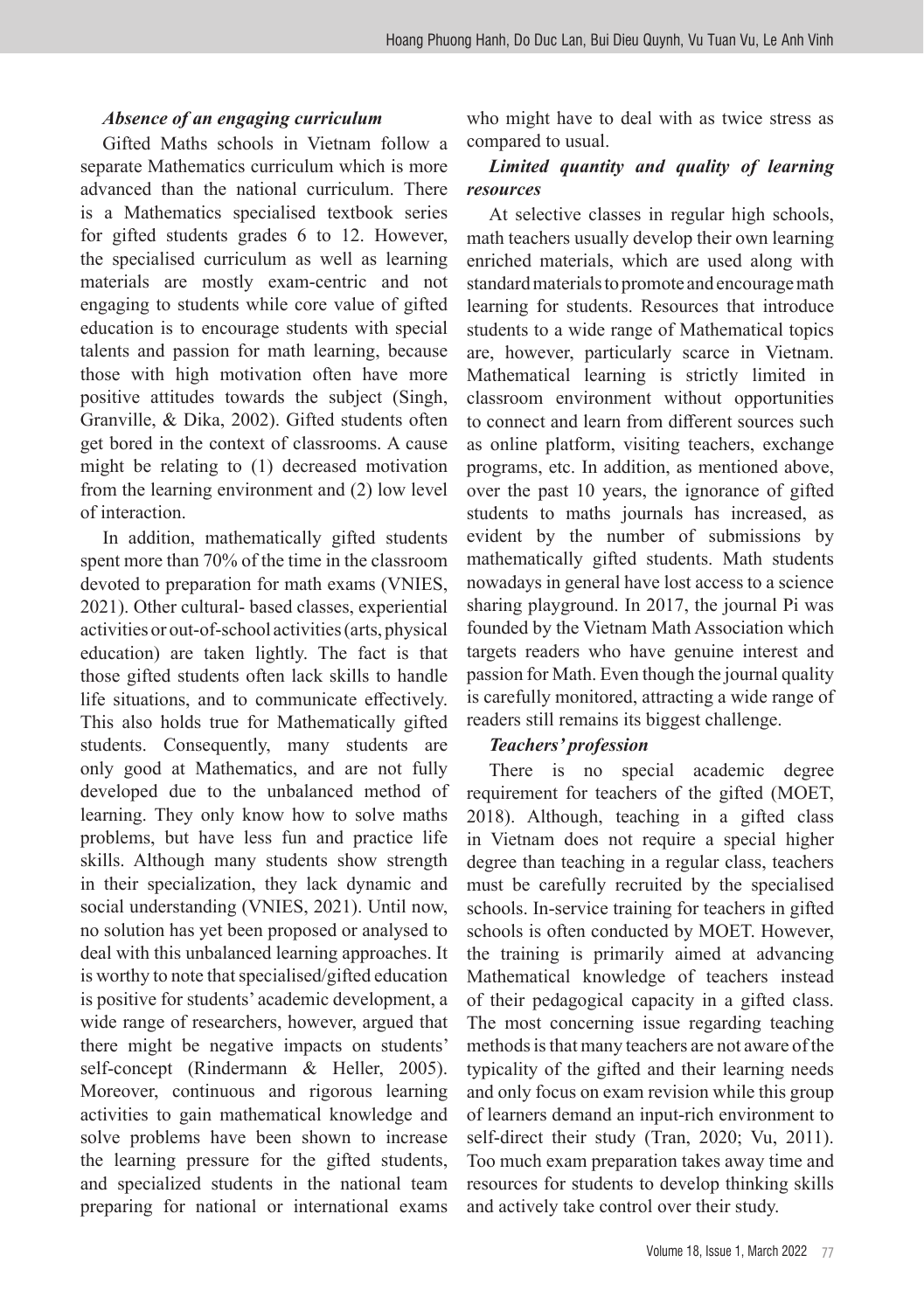#### **6. Conclusions**

Comparative review of mathematical gifted education between Eastern and Western countries reveals that the superior performance of East Asian students in international mathematical studies and competitions seem to result from the typical teaching and learning mode in this region, which is heavily exam-based. This is perhaps due to the cultural effects of Confucianism, placing high values on scholarship and qualification.

Despite its recognized achievements in the field, education for the mathematically gifted in East Asian countries is in critical need of a sustainable roadmap, supported by extensive scientific research on gifted and mathematical education. There needs to develop official identification models which embrace various dimensions of the mathematical giftedness construct with more focus on mathematical creativity rather than school achievements. If mathematics education for the gifted in East Asian regimes can improve in the promotion of students' long-term motivation and interests as well as thinking abilities, then they will overcome any obstacles on the way to upskill the human resources and their capacity in mathematical studies.

The root goals of gifted mathematics schools focus on three aspects: (1) to create motivation

#### **References**

- Blömeke, S., Suhl, U., & Döhrmann, M. (2013). Assessing strengths and weaknesses of teacher knowledge in Asia, Eastern Europe and Western countries: Differential item functioning in TEDS-M. *International Journal of Science and Mathematics Education, 11*(4), 795- 817. doi:10.1007/s10763-013-9413-0
- Brandl, M. (2011). *High attaining versus (highly) gifted pupils in mathematics: a theoretical concept and an empirical survey.* Paper presented at the Proceedings of the Seventh Congress of the European Society for Research in Mathematics Education.
- Brandl, M., & Barthel, C. (2012). A comparative profile of high attaining and gifted students in mathematics. *ICME-12 Pre-proceedings*, 1429-1438.
- Brody, L., & Stanley, J. (2005). Youths who reason exceptionally well mathematically and or verbally. *Conceptions of giftedness, 2*, 20-37.
- Chamberlin, M. T., & Chamberlin, S. A. (2010). Enhancing Preservice Teacher Development: Field Experiences with Gifted Students. *Journal*

for maths learning among school-aged children; (2) to find out the meaning of maths for children; (3) to educate them how to solve mathematical problems. Vietnam's current gifted mathematics schools seem to focus on the third goal only. In general, learning maths at Vietnamese gifted schools often inclined towards theory than practice. This explains a high number of mathematically talented students pursuing and becoming successful applied mathematicians or related fields. It is thus suggested that schools for the gifted should develop a more stimulating environment for students to develop their knowledge and skills comprehensively, and create opportunities for students to learn subjects based on career orientation. To optimise the potentials of gifted education, the gifted mathematical curriculum should be revised and further developed (Kim, 2016; Rotigel & Fello, 2004; VanTassel-Baska & Brown, 2007; Wolfle, 1986), along with long-term plans for capacity building of teachers in gifted schools.

#### **Acknowledgement**

This research was supported by the Project "Assessment of the significance and efficiency of the gifted high schools in Vietnam", sponsored by VinUniversity under the Contract 45/2021/ HDDV/CECS/VUNI-VKHGD (Vins).

*for the Education of the Gifted, 33*(3), 381-416. doi:10.1177/016235321003300305

- Chan, J. (2007). Giftedness and China's Confucian heritage. *Conceptions of giftedness: Sociocultural perspectives*, 35-64.
- Cho, S., & Lee, J. (2015). Gifted Education in the Republic of Korea: Nurturing Creativity of the STEM Talented Students. In D. Y. D. C. C. K. (Eds) (Ed.), *Gifted education in Asia: Problems and prospects* (pp. 97- 119): Charlotte, NC: Information Age Publishing Inc.
- Dang, H.-A. H., & Rogers, F. H. (2016). The decision to invest in child quality over quantity: Household size and household investment in education in Vietnam. *The World Bank Economic Review, 30*(1), 104-142.
- Gavin, M. K., Casa, T. M., Adelson, J. L., Carroll, S. R., Sheffield, L. J., & Spinelli, A. M. (2007). Project M3: Mentoring Mathematical Minds—A Research-Based Curriculum for Talented Elementary Students. *Journal of Advanced Academics, 18*(4), 566-585. doi:10.4219/jaa-2007-552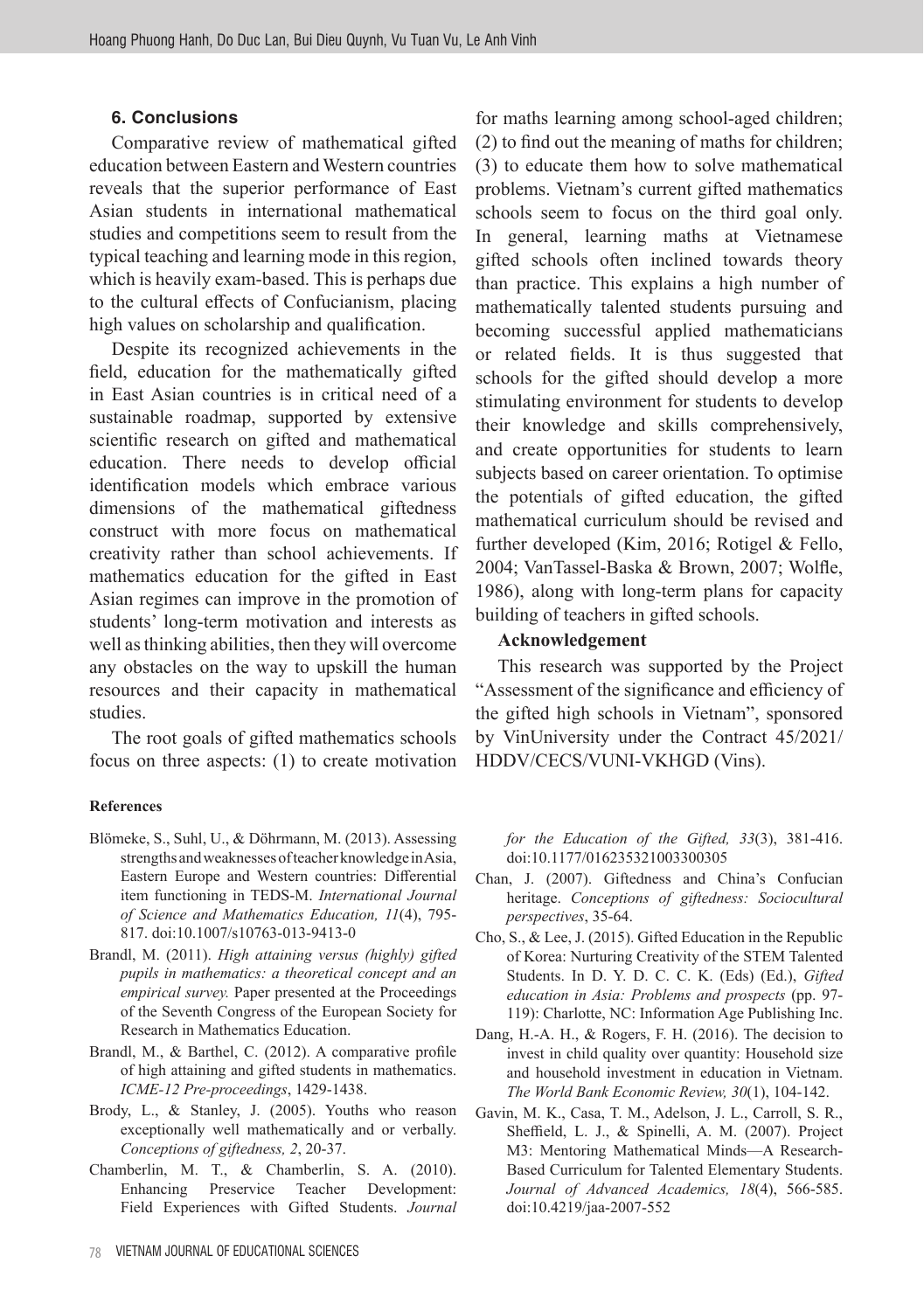- Government Office. (2010a). Decision No 959/QĐ-TTg approving the project on developing a system of gifted high school for the period 2010-2020.
- Government Office. (2010b). Decision No. 1483/QD-TTg approving the National Program for the Development of Mathematics from 2010 to 2020.
- Hanh, H., & Thu, L. (2020). Vietnam Mathematics ranked 35-40 in the world and topped the ASEAN region.
- Hong, H. (2007). *Gifted Education in Singapore: The Nanyang Primary School Experience.* Paper presented at the ICP Conference Auckland, Auckland.
- Ibata-Arens, K. (2012). Race to the Future: Innovations in Gifted and Enrichment Education in Asia, and Implications for the United States. *Administrative Sciences, 2*, 1-25. doi:10.3390/admsci2010001
- IMO. (2020). International Mathematical Olympiad Results.
- Karp, A. (2010). Teachers of the mathematically gifted tell about themselves and their profession. *Roeper Review, 32*(4), 272-280.
- Kim, M. (2016). A meta-analysis of the effects of enrichment programs on gifted students. *Gifted Child Quarterly, 60*(2), 102-116.
- Krutetskii, V. (1976). The Psychology of Mathematical Abilities in Schoolchildren (Chicago, The University of Chicago).
- Laili, N., Vibraena, N. S. S. V. M., Junaidi, A. R., & Dewantoro, D. A. (2020). *Gifted Education in ASEAN.* Paper presented at the 2nd Early Childhood and Primary Childhood Education (ECPE 2020).
- Leung, F. K. S. (2001). In Search of an East Asian Identity in Mathematics Education. *Educational Studies in Mathematics, 47*(1), 35-51. doi:10.1023/A:1017936429620
- Leung, F. K. S., Park, K., Shimizu, Y., & Xu, B. (2015). *Mathematics Education in East Asia*, Cham.
- Leversha, G. (2017). Special secondary schools for the mathematically talented: an international panorama by Bruce R. Vogeli (ed), pp. 438,£ 134, ISBN 978-9-81466-746-3, World Scientific (2015). *The Mathematical Gazette, 101*(550), 161-162.
- Lithner, J. (2008). A research framework for creative and imitative reasoning. *Educational Studies in Mathematics, 67*(3), 255-276. doi:10.1007/s10649- 007-9104-2
- Matsumoto, N. (2007). Giftedness in the culture of Japan. In (pp. 349-376): Lawrence Erlbaum Association: Mahwah, NJ, USA.
- Mihaela Singer, F., Jensen Sheffield, L., Freiman, V., & Brandl, M. (2016). *Research on and activities for mathematically gifted students*: Springer Nature.
- MOET. (2006). Instruction No. 10803 / BGDĐT-GDTrH on guiding the implementation of specialized subject programs of gifted high schools.
- MOET. (2014). *Circular 12/2014/TT-BGDĐT on the regulations of organisation and operation of gifted*

*schools*. Hanoi

- MOET. (2018). Resolution 20/2018/ TT-DBGĐT on Regulation on on professional standards of teachers working in general education institutions.
- MOET. (2022). Confrence on the Consolidation of the National Gifted schools development project 2010 - 2020.
- Neihart, M., & Tan, L. S. (2015). Gifted education in Singapore. *Gifted Education in Asia: Problems and Prospects*, 77.
- Neihart, M., & Teo, C. T. (2013). Addressing the Needs of the Gifted in Singapore. *Journal for the Education of the Gifted, 36*(3), 290-306. doi:10.1177/0162353213494821
- Nguyen, M. H. T., Hoang, N. P. T., & Nong, M. T. (2016). Stress faced by gifted Vietnamese students: what might contribute to it? *Health Psychology Report, 4*(1), 16-23.
- Nguyen, T. T. U. (2013). Tác động của toàn cầu hóa đến truyền thống hiếu học của dân tộc Việt Nam hiện nay.
- Park, K. (2004). Gifted education in Korea. *The report on mathematics education in Korea. Copenhagen: The Korean presentation at ICMI, 10*.
- Phan Thao, M. D. (2020). towards school is really a place for fostering talents - Lesson 3: strong Investment and reforming
- Phillipson, S. N., Phillipson, S., & Eyre, D. M. (2011). Being Gifted in Hong Kong:An Examination of the Region's Policy for Gifted Education. *Gifted Child Quarterly, 55*(4), 235-249. doi:10.1177/0016986211421959
- Poon, A. Y. (1998). *Investigating Hong Kong's medium of instruction policy proposed in the Education Commission report no. 4 in 1990.* Queensland University of Technology,
- Rindermann, H., & Heller, K. A. (2005). The benefit of gifted classes and talent schools for developing students' competences and enhancing academic selfconcept. *Zeitschrift für Pädagogische Psychologie, 19*(3), 133-136.
- Rotigel, J. V., & Fello, S. (2004). Mathematically gifted students: How can we meet their needs? *Gifted Child Today, 27*(4), 46-51.
- Sheffield, L. J. (1995). Report of the NCTM task force on the mathematically promising. *NCTM News Bulletin, 32*.
- Singh, K., Granville, M., & Dika, S. (2002). Mathematics and science achievement: Effects of motivation, interest, and academic engagement. *The Journal of Educational Research, 95*(6), 323-332.
- Subotnik, R. F., Robinson, A., Callahan, C. M., & Gubbins, E. J. Malleable Minds: Translating Insights From Psychology.
- Sumida, M. (2013). Emerging Trends in Japan in Education of the Gifted: A Focus on Science Education. *Journal for the Education of the Gifted, 36*(3), 277-289. doi:10.1177/0162353213493534